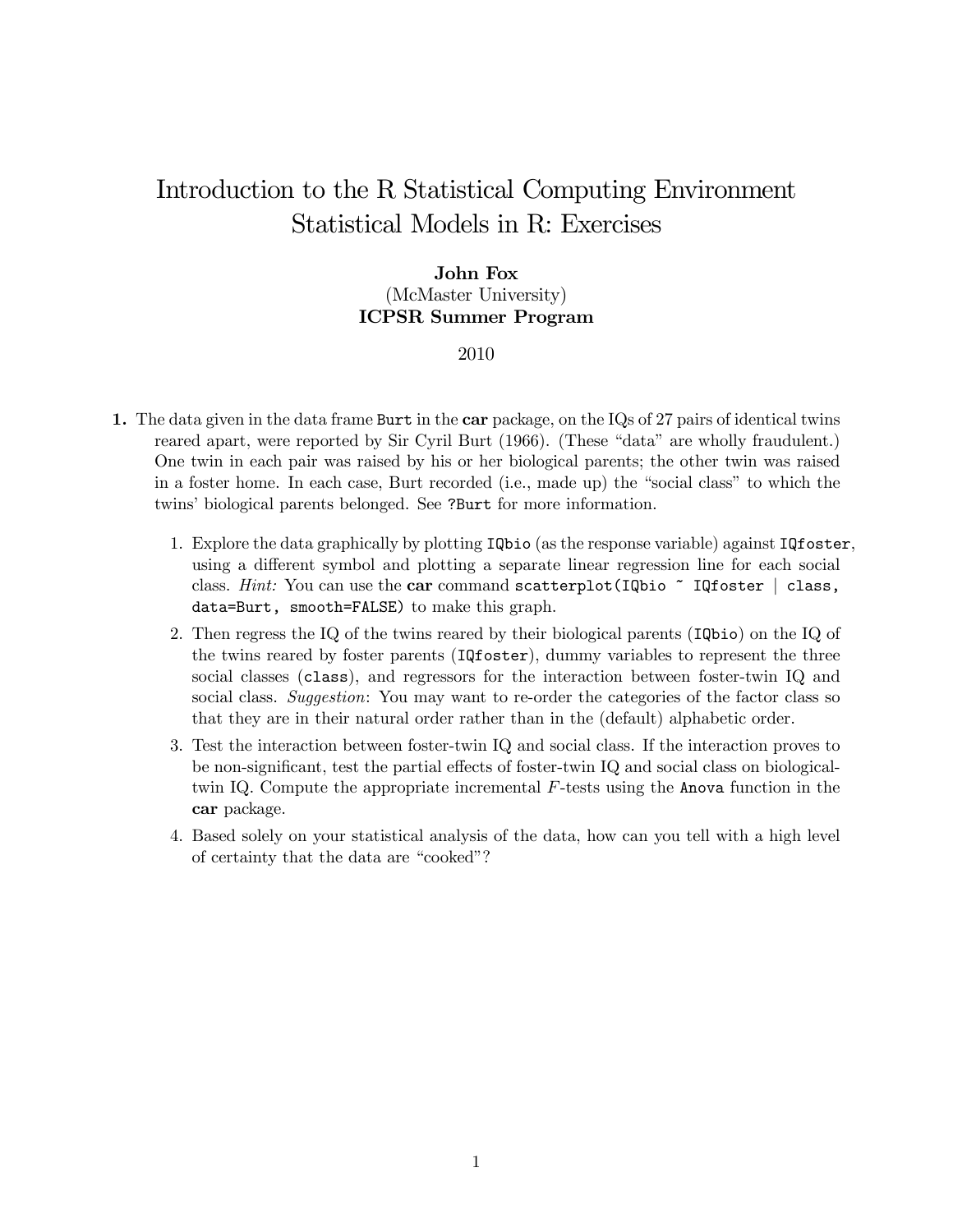2. Employing a sample of 1643 men between the ages of 20 and 24 from the U.S. National Longitudinal Survey of Youth, Powers and Xie (2000) investigate the relationship between high-school graduation and parents' education, race, family income, number of siblings, family structure, and a test of academic ability. The data set, in the file Powers.txt on the workshop web site, contains the following variables:

| hsgrad   | high-school graduate by 1985 (Yes or No)                 |
|----------|----------------------------------------------------------|
| nonwhite | black or Hispanic (Yes or No)                            |
| mhs      | mother is a high-school graduate (Yes or No)             |
| fhs      | father is a high-school graduate (Yes or No)             |
| income   | family income in 1979 (\$1000s) adjusted for family size |
| asvab    | score on the Armed Services Vocational Aptitude Battery  |
| nsibs    | number of siblings                                       |
| intact   | lived with both biological parents at age 14 (Yes or No) |

Following Powers and Xie, perform a logistic regression of hsgrad on the other variables in the data set. This logistic regression assumes that the partial relationship between the log-odds of high-school graduation and number of siblings is linear. Test for nonlinearity by fitting a model that treats nsibs as a factor, performing an appropriate likelihood-ratio test. In the course of working this problem, you should discover two errors in the data. Deal with the errors in a reasonable manner. Does the result of the test change?

3. Long (1990, 1997) investigates factors affecting the research productivity of doctoral students in biochemistry. The response variable in this investigation, art, is the number of articles published by the student during the last three years of his or her PhD programme. The explanatory variables are as follows:

| fem  | dummy variable: 1 if female, 0 if male                     |
|------|------------------------------------------------------------|
| mar  | dummy variable: 1 if married, 0 if not                     |
| kid5 | number of children five years old or younger               |
| phd  | prestige of PhD department (score from $0.76$ to $4.62$ )  |
| ment | number of articles published by mentor in last three years |

Long's data (on 915 biochemists) are in the file Long.txt, available on the workshop web site. The variable names listed above are those employed by Long, and appear in the first row of the data file (not, by the way, in the order given above).

- 1. Examine the distribution of the response variable, art. Based on this distribution, does it appear promising to model these data by linear least-squares regression, perhaps after transforming the response?
- 2. Following Long, perform a Poisson regression of art on the explanatory variables.
- 3. Refit Long's model allowing for overdispersion (e.g., using the quasipoisson family). Does this make a difference to the results?